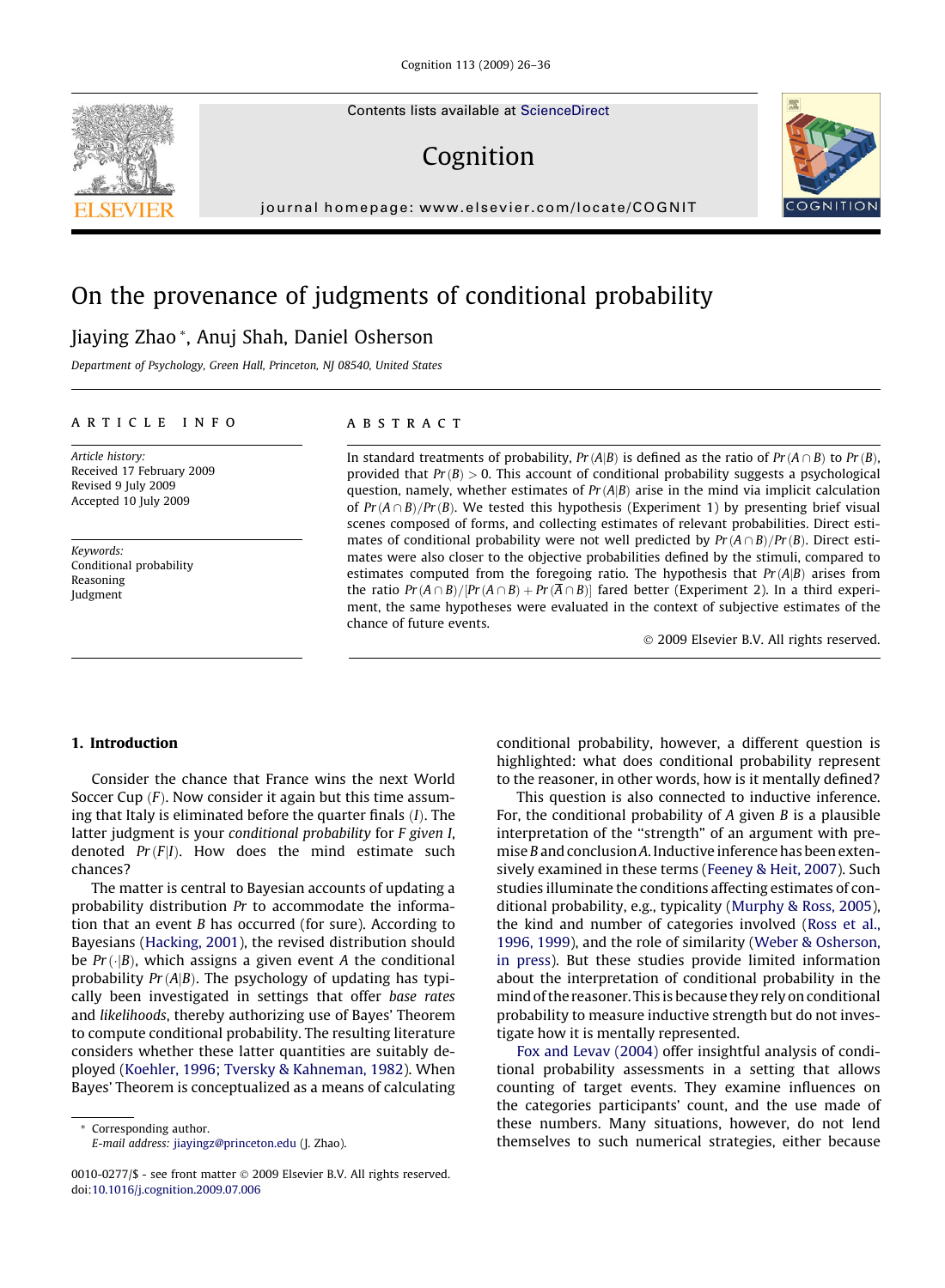<span id="page-1-0"></span>there are too many instances of the relevant categories (e.g., common social situations), or too few (as in the soccer example above). Accordingly, we here examine how people estimate conditional probabilities when it is difficult (Experiments 1 and 2) or impossible (Experiment 3) to count events.

Let us set aside two ideas about the provenance of judgments of conditional probability. First, we take the meaning of  $Pr(A|B)$  to be an issue distinct from the interpretation of conditionals like ''If B then A" unless it is conjectured that evaluation of  $Pr(A|B)$  proceeds via  $Pr(If \mid B)$  then A). No such conjecture informs the present discussion for reasons given at the end. Nor is it helpful to define conditional probability in terms of Bayes' Theorem

$$
Pr(A|B) = \frac{Pr(B|A) \times Pr(A)}{Pr(B)}
$$

inasmuch as conditional probability appears on both sides of the equation. More generally, the proposal that  $Pr(A|B)$ arises from the probability of A in the distribution that results from updating in light of B risks circularity if it is left open that updating proceeds via conditionalization.

Axiomatic presentations of probability (as in [Ross](#page-10-0) [\(1988\)\)](#page-10-0) typically define conditional probability from absolute probability via the equation

$$
Pr(A|B) =_{\text{def}} \frac{Pr(A \cap B)}{Pr(B)} \quad \text{provided } Pr(B) > 0. \tag{1}
$$

From a normative perspective, the equation can be justified independently of human psychology, for example, in terms of nondominated quadratic penalties ([Bernardo &](#page-9-0) [Smith \(1994, p. 89\)\)](#page-9-0), or fair betting rates [\(Jeffrey, 2004](#page-10-0)). Our interest in (1) is descriptive, however, rather than normative. At a descriptive level, the definition invites the hypothesis that judgments of conditional probability arise by implicit calculation of the ratio of the two absolute probabilities shown above. We intend this hypothesis in the following sense. When a reasoner is confronted with a request for  $Pr(A|B)$ , she computes  $Pr(A \cap B)$  and  $Pr(B)$  just as if she were asked for each of the latter probabilities separately, then divides. Let RH denote the hypothesis that judgments of conditional probability arise in this way from implicit calculation of the ratio shown in (1).

There are at least three reasons to doubt the plausibility of RH. First, according to (1),  $Pr(A|B) = Pr(B|A)$  only if  $Pr(A) = Pr(B)$ . Yet the inversion of conditional probabilities is a common feature of judgment even when it is recognized that  $Pr(A) \neq Pr(B)$  ([Dawes, Mirels, Gold, & Donahue, 1993;](#page-10-0) [Eddy, 1982](#page-10-0)). Such inversion undermines the conviction that most people understand the concept of conditional probability. On the other hand, conditional inversion is not prevalent in the experiments reported below.

Another reason to doubt RH is that it conflicts with intuition in cases involving continuous sample spaces ([Hájek, 2003\)](#page-10-0). For example, suppose a number is drawn uniform randomly from [0, 1], and let  $B = \{.6, .7, .8\}$ .<sup>1</sup> It seems that the chance of falling below.75 given that a member of B is drawn equals 2/3 whereas (1) recognizes no such conditional probability because  $Pr(B) = 0$ . Examples of this character have prompted axiomatizations that reverse the roles of conditional and absolute probability. In [Popper](#page-10-0) [\(1959\)](#page-10-0), for example, conditional probability is primitive and  $Pr(A)$  is defined as  $Pr(A|\Omega)$  where  $\Omega$  is the certain event. This objection will be mitigated in the present study by limiting attention to conditional probabilities whose conditioning events are likely to have positive (subjective) probability.

The third and most important reason for scepticism about RH relates to the logical forms of numerator and denominator in (1). Specifically,  $A \cap B$  is an element of the binary partition  $(A \cap B) \cup (\overline{A} \cap B)$  of B. Because each element exhibits greater specificity than B (by virtue of its intersection with A or  $\overline{A}$ ), their probabilities may be overestimated with respect to that of B, yielding subadditivity:  $Pr(B) < Pr(A \cap B) + Pr(\overline{A} \cap B)$ . Subadditive judgment was originally documented in [Fischhoff, Slovic, and Lichten](#page-10-0)[stein \(1978\)](#page-10-0) and confirmed by [Russo and Kolzow \(1994\),](#page-10-0) [Tversky and Koehler \(1994\),](#page-10-0) and others. It is the principal motivation for Support Theory [\(Rottenstreich & Tversky,](#page-10-0) [1997, 1999; Tversky & Koehler, 1994](#page-10-0)), which exhibits the judged probability of an event as a function of the evidential support brought to mind by the event's description. In sum, events that are mentally represented as intersections may recruit additional support, exaggerating their probability in comparison with events represented more simply. Indeed, such recruitment may be one reason for the con*junction fallacy*, in which estimates of  $Pr(A \cap B)$  exceed those of  $Pr(B)$  (see [Tentori, Bonini, & Osherson, 2004; Tver](#page-10-0)[sky & Kahneman, 1983](#page-10-0) and references cited there). In comparison, the expression of conditional probability involves only single events, with no explicit intersections. A bias may thus affect the numerator of (1) but not be present in judgments of  $Pr(A|B)$ . Such a situation would lead RH to overestimate conditional probabilities.

The latter argument against RH may not be decisive, however. For one thing, it begs the question to claim that event-intersections are absent from the mental representation of  $Pr(A|B)$ , for they are present if conditional probabilities are interpreted as the ratio in (1). The matter seems to depend on how ''implicit" the mental ratio posited by RH is supposed to be. Moreover, partition elements sometimes attract a dearth of support rather than a surplus, leading to superadditivity. For example, in [Macchi, Osherson, and](#page-10-0) [Krantz \(1999\)](#page-10-0), one group of undergraduates (in Italy) gave their probability that the Duomo in Milan is taller than Notre Dame in Paris, whereas another group gave the probability that Notre Dame is taller than the Duomo. All participants were informed that the heights are different. Despite many responses of 0.5, the sum of the average answers for the two groups was only 0.72 (answers of 0.5 may be expres-sions of ignorance, [Fischhoff & Bruine de Bruin \(1999\)](#page-10-0)). Superadditive judgment is also reported in [Cohen, Dearna](#page-9-0)[ley, and Hansel \(1956\) Sloman, Rottenstreich, Wisniewski,](#page-9-0) [Hadjichristidis, and Fox \(2004\).](#page-9-0) [Brenner et al. \(1999\)](#page-9-0) document superadditivity for binary partitions in the case in which one of the partition elements is itself a disjunction. See Idson, [Krantz, Osherson, and Bonini \(2001\)](#page-10-0) for experimental test of a revision of Support Theory that is consistent with both sub- and superadditivity. In the present context,

<sup>&</sup>lt;sup>1</sup> The uniform distribution over [0, 1] sets the probability of sampling an interval  $I\subseteq [0,\,1]$  equal to the length of I. Single points in  $[0,\,1]$  thus have zero probability (since they represent intervals of length zero).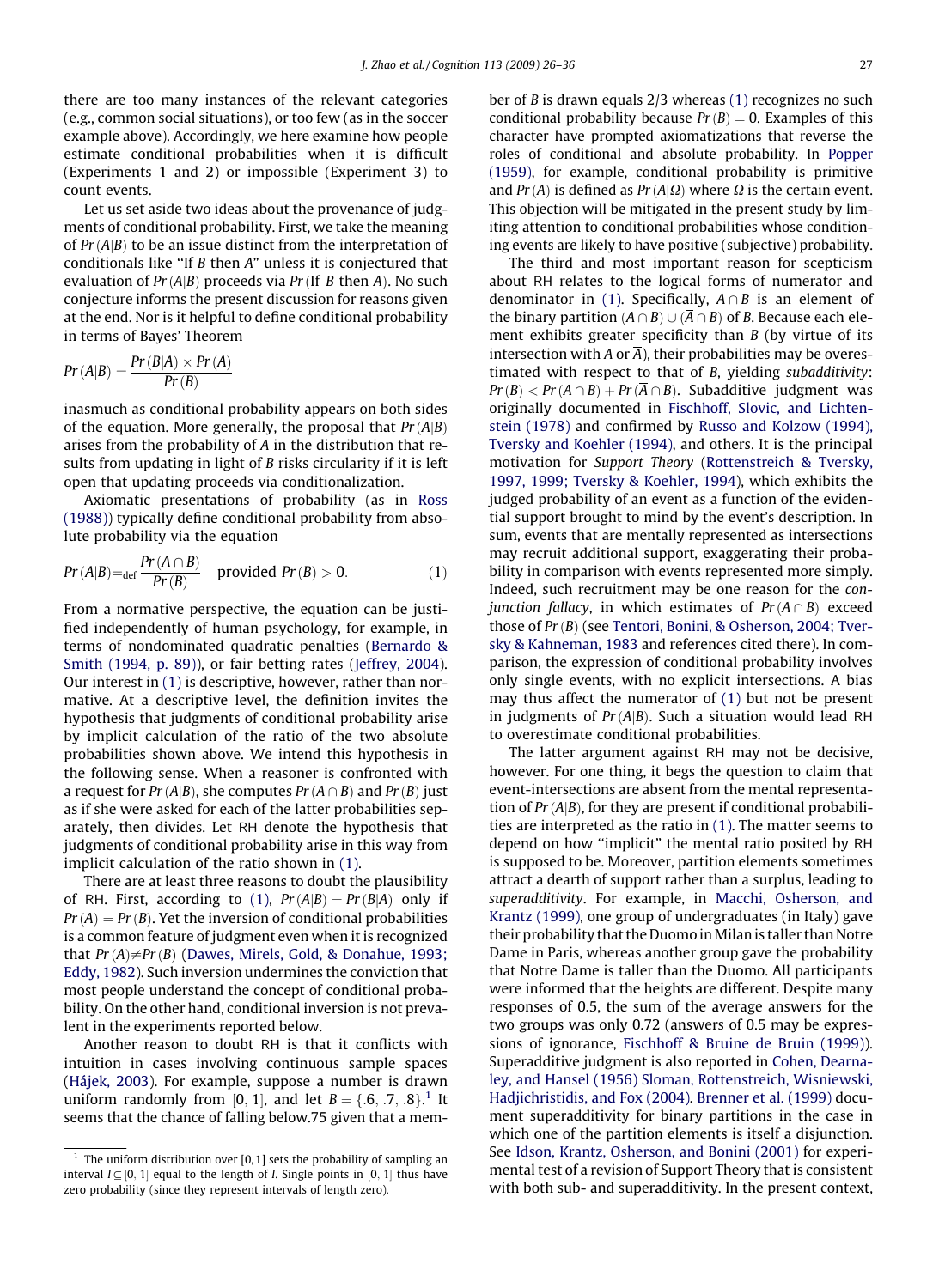<span id="page-2-0"></span>the point is that (revised) Support Theory does not predict unambiguously that the binary partition  $(A \cap B) \cup (\overline{A} \cap B)$ of B will lead to subadditivity, and overestimation of  $Pr(A \cap B)$ . (But in fact, Experiments 2 and 3 below will show considerable subadditivity.)

The a priori plausibility of RH is thus open to debate. The foregoing discussion nonetheless motivates a second hypothesis, in which all events have the same logical form. Since  $Pr(B) = Pr(A \cap B) + Pr(\overline{A} \cap B)$ , [\(1\)](#page-1-0) implies:<br> $Pr(A \cap B)$ 

$$
Pr(A|B) = \frac{Pr(A \cap B)}{Pr(A \cap B) + Pr(\overline{A} \cap B)}
$$
 provided  $Pr(B) > 0.$  (2)

Let RH<sup>'</sup> be the hypothesis that judgments of conditional probability arise from implicit calculation of the ratio shown in (2). Mathematically, [\(1\) and \(2\)](#page-1-0) are equivalent. It will be seen, however, that RH' enjoys considerably greater accuracy than RH as a psychological hypothesis, perhaps because its numerator and denominator rely equally on event intersections.<sup>2</sup>

The first two experiments reported here involve brief visual presentation of forms of varying shape, color, and position. To formulate predictions associated with RH and RH<sup>'</sup> in this context, we rely on the following notation. Let two perceptual categories  $A, B$  be given (e.g., red, square), and let S be a specified visual scene. Then, for a given experimental participant:

 $Pr\left[dir\right](B)$  denotes the judged probability that a form drawn randomly from  $S$  is  $B$ , and likewise for  $Pr\left[dir\right](A \cap B)$  and  $Pr\left[dir\right](A \cap B)$ .  $Pr\left[dir\right](A|B)$  denotes the judged probability that such a form is A assuming that it is  $B$  ("dir" stands for "direct").

Pr [ind]  $(A|B)$  denotes the ratio of Pr [dir]  $(A \cap B)$  to  $Pr\left[dir\right](B)$ . Thus,  $Pr\left[ind\right](A|B)$  is the conditional probability of A given B as computed from  $(1)$  ("ind" stands for "indirect").

 $Pr$ [ind'](A|B) denotes  $Pr$ [dir] divided by  $Pr\left[dir\right](A \cap B) + Pr\left[dir\right](A \cap B)$ . Thus,  $Pr\left[ind\right](A|B)$  is the conditional probability of A given B as computed from  $(2)$ .

Pr[obj] (A|B) denotes the percentage of A's in **S** among the  $B$ 's in  $S$ , i.e., the true conditional probability in  $S$  of A assuming  $B -$  and similarly for  $Pr[\text{obj}](B), Pr[\text{obj}](A \cap B)$  and  $Pr[\text{obj}](A \cap B)$  ("obj" stands for ''objective").

We understand RH and RH' to respectively entail:

RH predictions :  $(3)$ 

(a) Pr [ind]  $(A|B)$  is an unbiased estimate of Pr [dir]  $(A|B)$ .

(b)  $Pr[dir](A|B)$  and  $Pr[ind](A|B)$  are equally close to  $Pr[obj](A|B)$ .

- $RH'$  predictions :  $(4)$ 
	- (a)  $Pr$ [ind']( $A|B$ ) is an unbiased estimate of  $Pr$ [dir] (A|B).
	- (b)  $Pr[\text{dir}] (A|B)$  and  $Pr[\text{ind}'] (A|B)$  are equally close to  $Pr[obj](A|B)$ .

These predictions will be tested in the three experiments described below.

In the extensional setting of Experiments 1 and 2,  $Pr[\text{dir}](A|B)$  was elicited via two kinds of wording. In the probability condition, participants were asked a question of the form: "Suppose that a  $B$  is chosen at random from the array; what is the probability that it is an A?" The frequency version of this question was: ''What percent of the B's in the array are A's?" Similar wordings were used for  $Pr[\text{dir}](A \cap B)$  and  $Pr[\text{dir}](B)$ . The two formulations test the robustness of our results inasmuch as frequency formats sometimes yield estimates more consistent with the probability calculus ([Fiedler, 1988; Mellers, Hertwig, &](#page-10-0) [Kahneman, 2001; Tversky & Kahneman, 1983](#page-10-0)). In the present experiments, the impact of alternative formats was minimal. The third experiment employed an intensional setting where participants estimated the probability of future, singular events.

# 2. Experiment 1

The primary purpose of the first experiment was to test RH through its predictions (3). Our design allowed the same participant to be queried, without knowing it, about  $Pr(A|B)$ ,  $Pr(A \cap B)$ , and  $Pr(B)$  for the same events A, B. This allowed within-subject comparisons without intervention of the participant's own theory of conditional probability.

#### 2.1. Participants

Forty-five undergraduate students from Princeton University participated in exchange for partial course credit (32 female, mean age 20.09 years, SD = 1.02).

# 2.2. Materials

Participants viewed 12 sets of geometric shapes on a computer screen. Each set was a mixture of 20 triangles, squares, and circles in blue, red, and green (all three shapes and all three colors appeared in every matrix). A given set was shown four times, with each display lasting one second. The shapes in a given display were arrayed as a  $4 \times 5$  matrix, their respective positions individually randomized for each presentation. [Fig. 1](#page-3-0) illustrates one display for one of the 12 sets. The purpose of multiple brief, randomized displays of a given set was to prevent responses based on counting.

The four displays of a given set were initiated by a "Ready" button controlled by the participant. Henceforth, by a trial associated with a given set is meant the successive display of its four randomized matrixes.

For each set we chose one color and one shape to serve as the categories A and B evoked in the Introduction. A different choice was made for each of the 12 sets; for six sets

Let us observe a structural advantage of  $RH'$  compared to  $RH$ . Eq. (2) confines  $Pr[\text{dir}](A|B)$  to the unit interval whereas [\(1\)](#page-1-0) allows numbers beyond 1. Thus, RH' but not RH is guaranteed to produce numbers that look like probabilities.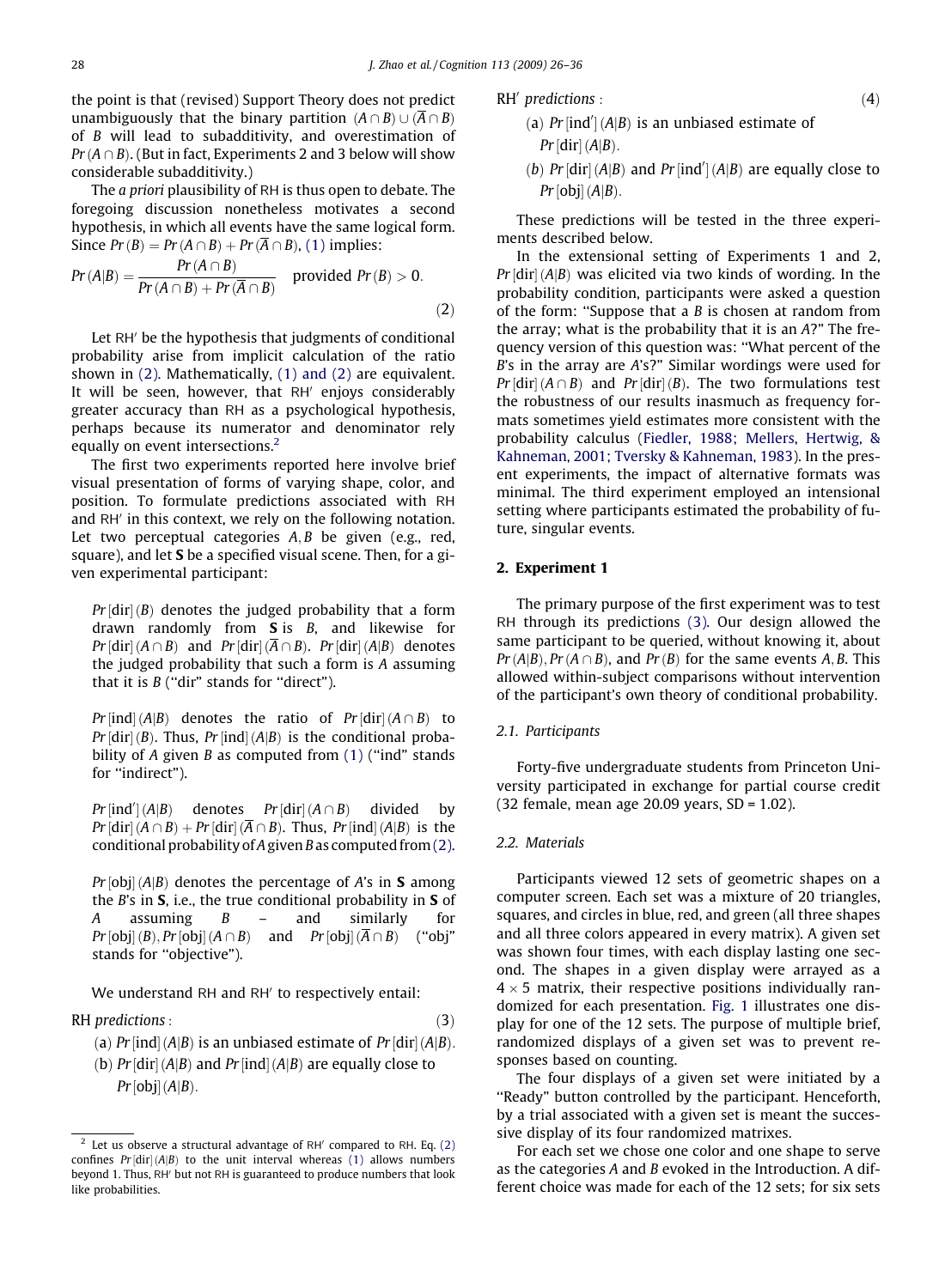<span id="page-3-0"></span>

Fig. 1. Presentation of a stimulus set in Experiments 1 and 2. In the actual experiments the shapes were colored in blue, red, and green. (For interpretation of the references to color in this figure legend, the reader is referred to the web version of this article.)

Table 1 Objective probabilities in the sets of stimuli used in Experiments 1 and 2.

| Level  | Pr[obj](B) | $Pr[obj](A \cap B)$ | $Pr[obj](\overline{A} \cap B)$ | Pr[obj](A B) |
|--------|------------|---------------------|--------------------------------|--------------|
| Low    | 0.3        | 0.1                 | 0.2                            | 0.33         |
| Medium | 0.6        | 0.4                 | 0.2                            | 0.67         |
| High   | 0.9        | 0.8                 | 0.1                            | 0.89         |

 $A$  was a color and  $B$  a shape, the reverse held for the other six. The sets were designed so that  $Pr[\text{obj}](A \cap B)$  and Pr [obj] (B) were either .1 and .3, .4 and .6, or .8 and .9. These three cases yield  $Pr\left[\textrm{obj}\right]\left(A|B\right)$  equal to .33, .67, or .89, respectively. Four sets fell into each of these cases, called low, medium, and high levels in what follows. Table 1 summarizes the objective probabilities figuring in the experiment.

# 2.3. Procedure

Each participant served in both the probability and frequency conditions (the order was counterbalanced). In each condition, the participant viewed the 12 sets three times, once for each query  $Pr(B)$ ,  $Pr(A \cap B)$ , or  $Pr(A|B)$ . The colors and shapes representing A and B were the same in the three trials for a given set. The 36 resulting trials were presented in individualized random order under the constraint that a given set not appear twice in a row. Following each trial, the participant responded to one question corresponding to  $Pr(B), Pr(A \cap B)$ , or  $Pr(A|B)$ . For the probability condition, the questions are illustrated as follows.

SAMPLE PROBABILITY OUESTIONS:

that it is red?

| Pr(B)   | What is the probability that a randomly                |
|---------|--------------------------------------------------------|
|         | selected shape in the set is red?                      |
|         | $Pr(A \cap B)$ What is the probability that a randomly |
|         | selected shape in the set is a red square?             |
| Pr(A B) | What is the probability that a randomly                |
|         | colocted chang in the set is square assuming           |

selected shape in the set is square assuming

## Table 2

Average direct and indirect estimates segregating by level from Experiment 1 (standard deviations in parentheses).

| Level  |            | $A \cap B$ | A B        | ind $(A B)$ |
|--------|------------|------------|------------|-------------|
| Low    | 0.31(0.07) | 0.19(0.08) | 0.35(0.10) | 0.70(0.32)  |
| Medium | 0.58(0.07) | 0.50(0.10) | 0.63(0.10) | 0.93(0.22)  |
| High   | 0.86(0.04) | 0.80(0.07) | 0.82(0.12) | 1.03(0.35)  |

For the frequency condition, the corresponding questions were:

| Pr(B) | What percent of the shapes in the set are.<br>blue?                       |
|-------|---------------------------------------------------------------------------|
|       | $Pr(A \cap B)$ What percent of the shapes in the set are<br>blue circles? |
|       | $Pr(A B)$ What percent of the blue shapes in the set<br>are circles?      |

Thus, in both conditions, a given set yielded values for each of  $Pr[\text{dir}](B), Pr[\text{dir}](A \cap B)$  and  $Pr[\text{dir}](A|B)$ . Participants entered their answers using either decimals, fractions, or percents according to their preference. The experiment began with explanation of the task, followed by practice trials. Participants were not informed that sets would be repeated (with different queries); none seem to have discovered this fact. Between the two conditions (probability and frequency), participants completed a 5 min distraction task.

# 2.4. Results

# 2.4.1. Average responses

The probability and frequency conditions produced very similar numbers; across all participants, the average discrepancy between responses to corresponding queries was only 0.02. For each participant, we averaged their 12 values of  $Pr[\text{dir}](B)$  for probability and for frequency responses; we then performed a paired  $t$ -test on these numbers across the 45 participants, with nonsignificant result  $(p > .05)$ . The same is true for  $Pr[\text{dir}](A \cap B)$  and  $Pr\left[dir\right](A|B)$ . The two conditions were therefore collapsed; each judgment was taken to be the mean of the responses to its probability and frequency variants. For a given participant, we averaged the response to each query –  $Pr\left[{\rm dir}\right](B), Pr\left[{\rm dir}\right](A\cap B)$  or  $Pr\left[{\rm dir}\right](A|B)$  – at each level (low, medium, high). Each of these nine categories of numbers (three levels by three queries) was then averaged across the 45 participants. To compute  $Pr[\text{ind}](A|B)$ , for each participant and each set, we divided her estimate of Pr [dir]  $(A \cap B)$  by her estimate of Pr [dir]  $(B)$ , for the events  $A, B$  specific to that participant and stimulus. The results are shown in Table 2.

# 2.5. Test of RH

To test prediction [\(3a\),](#page-2-0) for each participant we first calculated average values of Pr [dir]  $(A|B)$  and Pr [ind]  $(A|B)$  across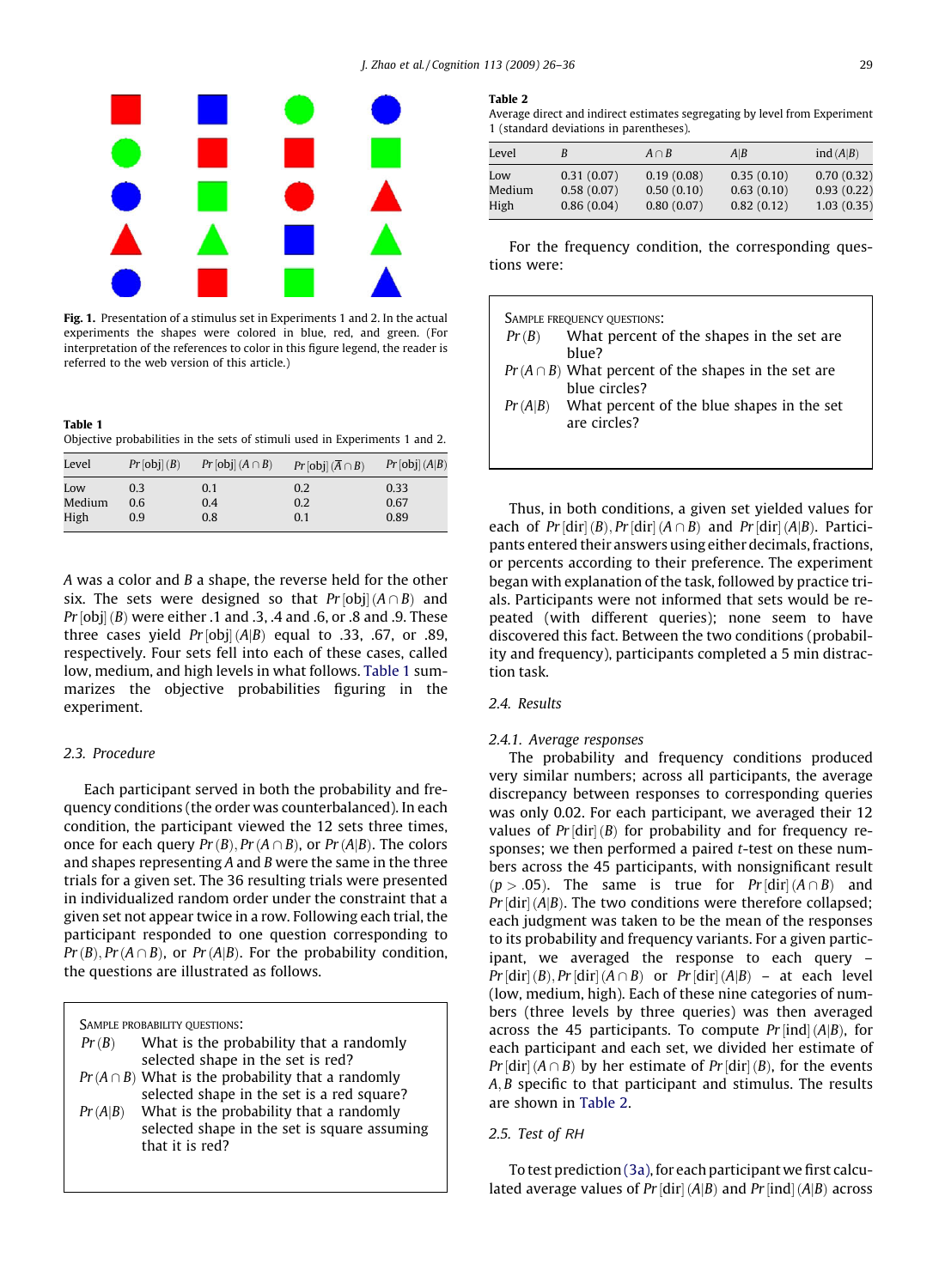her 12 sets. Then at each level we performed paired t-tests and Wilcoxon signed-rank test on these averages across the 45 participants. In all three cases,  $Pr\left[{\rm dir}\right](A|B)$  was reliably smaller than Pr [ind] (A|B) (for low, medium, high levels, paired  $t(44) = 7.1, 8.4, 3.8$ , respectively,  $p < .01$ ; Wilcoxon test also yields  $p < 0.01$  in all three cases). The differences between Pr[dir](A|B) and Pr[ind](A|B) are plotted in Fig. 2, which shows a gap of 0.36, 0.30, and 0.21 at the three levels. The average of  $Pr[\text{ind}](A|B)$  exceeded the average of Pr [dir] (A|B) for 44 of the 45 participants at the low level, 43 at the medium level, and 41 at the high level.

Interpretation of the preceding statistics is clouded by biases that can arise from considering ratios of responses. For example, a given reduction  $\epsilon$  in Pr[dir](B) can raise Pr [ind] (A|B) more than an increase of  $\epsilon$  in Pr [dir] (B) lowers  $Pr$  [ind] (A|B) ( $\epsilon$  might represent error in reporting subjective probability). Hence, to document the overestimation of Pr [dir] (A|B) by Pr [ind] (A|B), we also relied on the following qualitative analyses, not involving means of  $Pr[\text{dir}](A|B)$ and Pr [ind] (A|B). For each participant, we counted the number of trials out of 12 where  $Pr$ [ind]( $A|B$ ) >  $Pr$ [dir]( $A|B$ ). Across the 45 participants, this inequality held for 79.63% of the trials on average  $(SD = 0.15$ ; reliably greater than 50%,  $t(44) = 13.5, p < .01$ ). Further, for 41 of the 45 participants, Pr [ind] (A|B)  $>$  Pr [dir] (A|B) for at least 7 out of 12 trials ( $p \approx 0$  by binomial test).

To test prediction [\(3b\)](#page-2-0), for each participant and each set we computed the absolute difference between Pr [dir]  $(A|B)$ and Pr[obj] (A|B), and between Pr[ind] (A|B) and Pr[obj](A|B). Average absolute differences were then calculated for each participant across her 12 sets. Across the 45 participants, the average absolute difference between  $Pr[dir](A|B)$  and  $Pr[\mathrm{obj}](A|B)$  was 0.10, 0.10, and 0.08 at the three levels, compared to 0.43, 0.37, and 0.20 for  $Pr[ind](A|B)$ . Thus, direct estimates of objective conditional probability were more accurate than indirect at the low and medium levels (paired t-tests yield  $t(44)=7.2$  and 7.9,  $p<.01$ ; Wilcoxon test yields  $p < .01$ ). The accuracy of direct estimates was close to that of indirect estimates at the high level  $(t/44)=1.9, p > .05; p > .05$  also by Wilcoxon test).

The inaccuracy of Pr [ind] (A|B) – namely, Pr [dir] (A  $\cap$  B)/  $Pr\left[{\rm dir}\right](B)$  – as an estimate of  $Pr\left[{\rm obj}\right](A|B)$  derives from



**Fig. 2.** Comparison of Pr  $\left[ \text{dir} \right](A|B)$  to Pr  $\left[ \text{ind} \right](A|B)$  in Experiment 1. At all three levels (as specified in [Table 2](#page-3-0)), Pr  $\left[ \text{ind} \right] (A|B)$  overestimated Pr  $\left[{\rm dir}\right](A|B)$ . In accordance with RH, Pr  $\left[{\rm ind}\right](A|B)$  was computed from Eq. [\(1\).](#page-1-0)

overestimation of  $Pr[\text{obj}](A \cap B)$  along with underestimation of  $Pr[obj](B)$ . Indeed, at low and medium levels, the means of Pr [dir]  $(A \cap B)$  over the 45 participants were reliably greater than the corresponding means of  $Pr[\text{obj}](A \cap B)$  ( $p < .01$  in both cases). At the high level, Pr [dir]  $(A \cap B)$  was only slightly greater than Pr [obj]  $(A \cap B)$  $(p > .05)$ . These findings are consistent with [Bar-Hillel](#page-9-0) [\(1973\)](#page-9-0), who argues that conjunctive events have a tendency towards overestimation (whereas disjunctive events have a tendency towards underestimation). Pr  $\left[ \text{dir} \right](B)$  was reliably smaller than  $Pr$  [obj]  $(B)$  at medium and high levels  $(p < .05, .01)$ . At the low level,  $Pr[dir](B)$  was slightly greater than  $Pr$ [obj] (*B*) ( $p > .05$ ).

# 2.6. Inversion of conditional probability

The data give scant evidence for confusion of  $Pr(B|A)$ with  $Pr(A|B)$ . For each participant at each level, we calculated the mean absolute difference between  $Pr[obj](A|B)$ and  $Pr[\text{dir}] (A|B)$  along with the mean absolute difference between  $Pr[obj](B|A)$  and  $Pr[dir](A|B)$ . These means were based on the eight estimates of Pr [dir] (A|B) made at a given level. Inversion of the conditional would result in the absolute difference between Pr [obj]  $(A|B)$  and Pr [dir]  $(A|B)$  tending to be equal to or greater than the absolute difference between  $Pr[obj](B|A)$  and  $Pr[dir](A|B)$ . We found, however, that the first difference was smaller than the second at each level. This effect was significant at the low level (paired  $t(44) = 2.9, p < .01$ ) but was just a trend at the medium and high levels (paired  $t(44) = 1.4$  in each case,  $p > .05$ ).

# 2.7. Discussion of Experiment 1

The results of Experiment 1 are inconsistent with RH, the hypothesis that conditional probabilities are mentally calculated from the ratio appearing in Eq. [\(1\).](#page-1-0) Both quantitative and qualitative analyses reveal that the latter equation overestimates participants' direct judgments of  $Pr(A|B)$ . Qualitative analyses were based on just the direction of misestimation of Pr [dir]  $(A|B)$  by Pr [ind]  $(A|B)$  rather than the magnitude (to avoid biases that potentially arise in taking ratios of estimates). Moreover, at the low and medium levels, direct estimates of objective conditional probability were considerably more accurate than estimates based on RH.

Finally, participants showed no sign of conflating  $Pr(A|B)$  with  $Pr(B|A)$ . Combined with the accuracy of their estimates of  $Pr[obj](A|B)$ , these results suggest they have a mature conception of conditional probability.

#### 3. Experiment 2

The second experiment was designed to replicate the first, and also to test Hypothesis RH $\prime$  [based on Eq. [\(2\)\]](#page-2-0) via its predictions [\(4\)](#page-2-0). For this purpose, we added the query  $Pr(\overline{A} \cap B)$  to the three queries figuring in Experiment 1.

# 3.1. Participants

Forty-five undergraduate students from Princeton University participated in exchange for partial course credit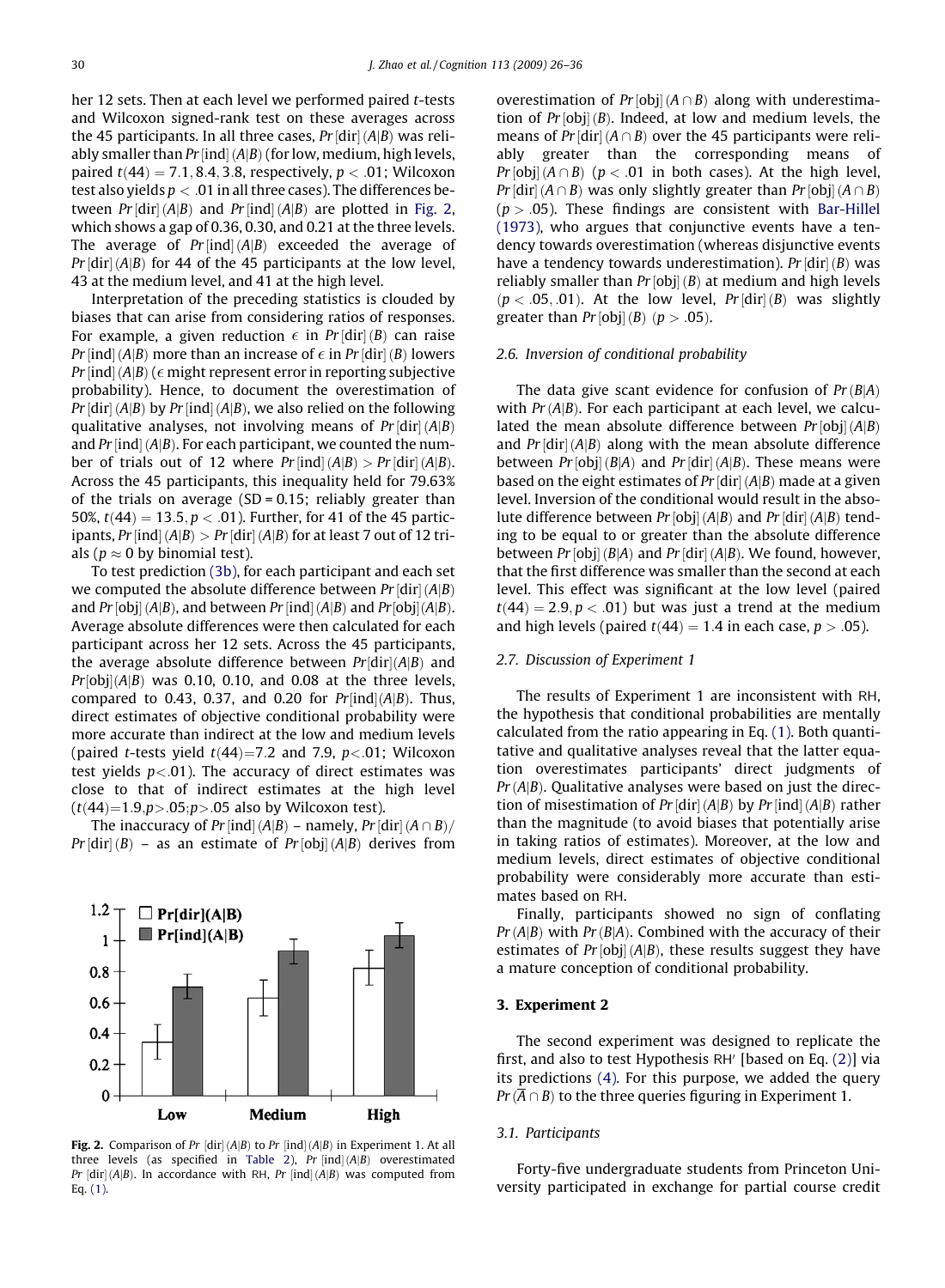(35 female, mean age 19.2 years, SD = 1.35). None had participated in Experiment 1.

# 3.2. Materials and procedure

The stimuli from Experiment 1 were employed again. The procedure was the same except that each set figured in an additional trial that queried  $Pr(\overline{A} \cap B)$  as illustrated here.

PROBABILITY AND FREQUENCY QUERIES FOR  $Pr(\overline{A} \cap B)$ : probability version: What is the probability that a randomly selected shape in the set is square and not red? frequency version: What percent of the shapes in the set are square and not red?

Note that these queries have the form  $Pr(B \cap \overline{A})$  rather than the equivalent  $Pr(\overline{A} \cap B)$ . This was done to avoid ambiguity about the scope of the negation. To summarize, in both conditions a given set figured in four trials, one for each of the probabilities  $Pr\left[{\rm dir}\right](B), Pr\left[{\rm dir}\right](A\cap B), Pr\left[{\rm dir}\right]$  $(A \cap B)$  and Pr [dir]  $(A|B)$ .

# 3.3. Results

### 3.3.1. Average responses

Once again, the probability and frequency conditions produced similar numbers; across all participants, the average discrepancy between responses to corresponding queries was only 0.024. Using the same tests as in Experiment 1, we found no significant differences between probability versus frequency responses for any of the four kinds of queries. The two conditions were therefore collapsed as before. For a given participant, we averaged the response to each query –  $Pr\left[{\rm dir}\right](B), Pr\left[{\rm dir}\right](A\cap B), Pr\left[{\rm dir}\right](A\cap B)$  or  $\Pr\left[ \text{dir} \right] (A | B)$  – at each level (low, medium, high). Each of these twelve categories of numbers (three levels by four queries) was then averaged across the 45 participants. To compute  $Pr$ [ind'](A|B), for each participant and each set, we divided her estimate of Pr[dir]( $A \cap B$ ) by the sum of her estimates of Pr[dir]( $A \cap B$ ) and Pr[dir]( $A \cap B$ ) [just as for Pr [ind]  $(A|B)$ ]. The results are presented in Table 3.

#### 3.4. Replication of Experiment 1

The results of Experiment 1 were replicated in Experiment 2. Regarding prediction [\(3a\)](#page-2-0) of Hypothesis RH, the average value of Pr [dir] (A|B) across the 45 participants of Experiment 2 was reliably smaller than  $Pr[\text{ind}](A|B)$  at all

three levels (paired  $t(44) = 8.2, 5.8, 3.1$ , respectively,  $p < .01$ ; Wilcoxon test also yields  $p < .01$  in all three cases). At the three levels, the respective differences between  $Pr$ [ind](A|B) and  $Pr$ [dir](A|B) were 0.32, 0.37, and 0.32. The average of Pr [ind] (A|B) exceeded the average of  $Pr\left[{\rm dir}\right](A|B)$  for 45 of the 45 participants at the low level, 43 at the medium level, and 38 at the high level.

Qualitatively, on average, 81.52% of trials (out of 12) showed  $Pr$ [ind] (A|B) > Pr[dir] (A|B) (SD = 0.14; reliably greater than 50%,  $t(44) = 15.3, p < .01$ ). Further, in all 45 participants, the latter inequality held in at least 7 out of 12 trials.

Regarding prediction [\(3b\),](#page-2-0) direct estimates of Pr [obj] (A|B) were closer than indirect estimates at all three levels ( $t(44) = 5.3, 4.8, 2.5, p < .01$  for the low and medium levels,  $p < .05$  for the high level; Wilcoxon test also yields  $p < 0.01$  for the low and medium levels,  $p < 0.05$  for the high level). Across the 45 participants, the average absolute difference between  $Pr[\text{dir}](A|B)$  and  $Pr[\text{obj}](A|B)$  was 0.09, 0.12, and 0.07 at the three levels, compared to 0.33, 0.39, and 0.32 for  $Pr$ [ind]( $A|B$ ). As before, at low and medium levels, the mean of  $Pr\left[{\rm dir}\right](A\cap B)$  was greater than  $Pr[\text{obj}](A \cap B)$   $(p < .01)$ . At medium and high levels, Pr [dir] (B) was smaller than Pr [obj] (B) ( $p < .05, .01$ , respectively). Thus, the inaccuracy of  $Pr$  [ind] (A|B) derives from both its numerator and denominator.

Again, there was little evidence for conflation of  $Pr(B|A)$ with  $Pr(A|B)$ .  $Pr[dir](A|B)$  was significantly closer to  $Pr\left[\text{obj}\right](A|B)$  than to  $Pr\left[\text{obj}\right](B|A)$  at the low and high levels (paired  $t(44) = 2.8, 3.1$ , respectively,  $p < .01$ ), and also closer at the medium level but not significantly (paired  $t(44) = 1.1, p > .05$ ).

# 3.5. Test of RH

To test prediction [\(4a\)](#page-2-0) that  $Pr$ [ind'] (A|B) is an unbiased estimate of Pr [dir] (A|B), for each participant we first calculated average values of Pr [dir]  $(A|B)$  and Pr [ind']  $(A|B)$  across her 12 sets. Then at each level we performed paired t-tests and Wilcoxon signed-rank test on the averages of  $Pr[dir](A|B)$  versus  $Pr[ind'](A|B)$  across the 45 participants. For all three levels,  $Pr\left[dir\right](A|B)$  was reliably smaller than  $Pr$ [ind'](A|B) (t(44) = 6.9, 4.2, 2.5, respectively,  $p < .01$ ; same for the Wilcoxon test), with gaps of 0.12, 0.08, and 0.03. Although  $Pr$ [ind'](A|B) systematically overestimates Pr [dir] (A|B), its gaps are smaller than for Pr [ind] (A|B). See [Fig. 3](#page-6-0). The average of  $Pr$ [ind']( $A|B$ ) exceeded the average of  $Pr[\text{dir}](A|B)$  for 39, 33, and 30 of the 45 participants at low, medium, and high levels, respectively, compared to 45, 43, 38 for  $Pr$  [ind] (A|B), as reported above.

Qualitatively, for each participant, we counted the number of trials out of 12 where  $Pr[ind'] (A|B) > Pr[dir] (A|B)$ . Across 45 participants, this inequality held for 68:56% of

Table 3

Average direct and indirect estimates segregating by level from Experiment 2 (standard deviations in parentheses).

| Level  |            | $A \cap B$ | $A \cap B$ | A B        | ind $(A B)$ | ind'(A B)  |
|--------|------------|------------|------------|------------|-------------|------------|
| Low    | 0.29(0.05) | 0.17(0.06) | 0.23(0.07) | 0.33(0.09) | 0.65(0.25)  | 0.45(0.07) |
| Medium | 0.59(0.08) | 0.51(0.16) | 0.21(0.05) | 0.63(0.10) | 1.00(0.41)  | 0.71(0.07) |
| High   | 0.85(0.05) | 0.78(0.06) | 0.14(0.08) | 0.83(0.06) | 1.15(0.68)  | 0.86(0.06) |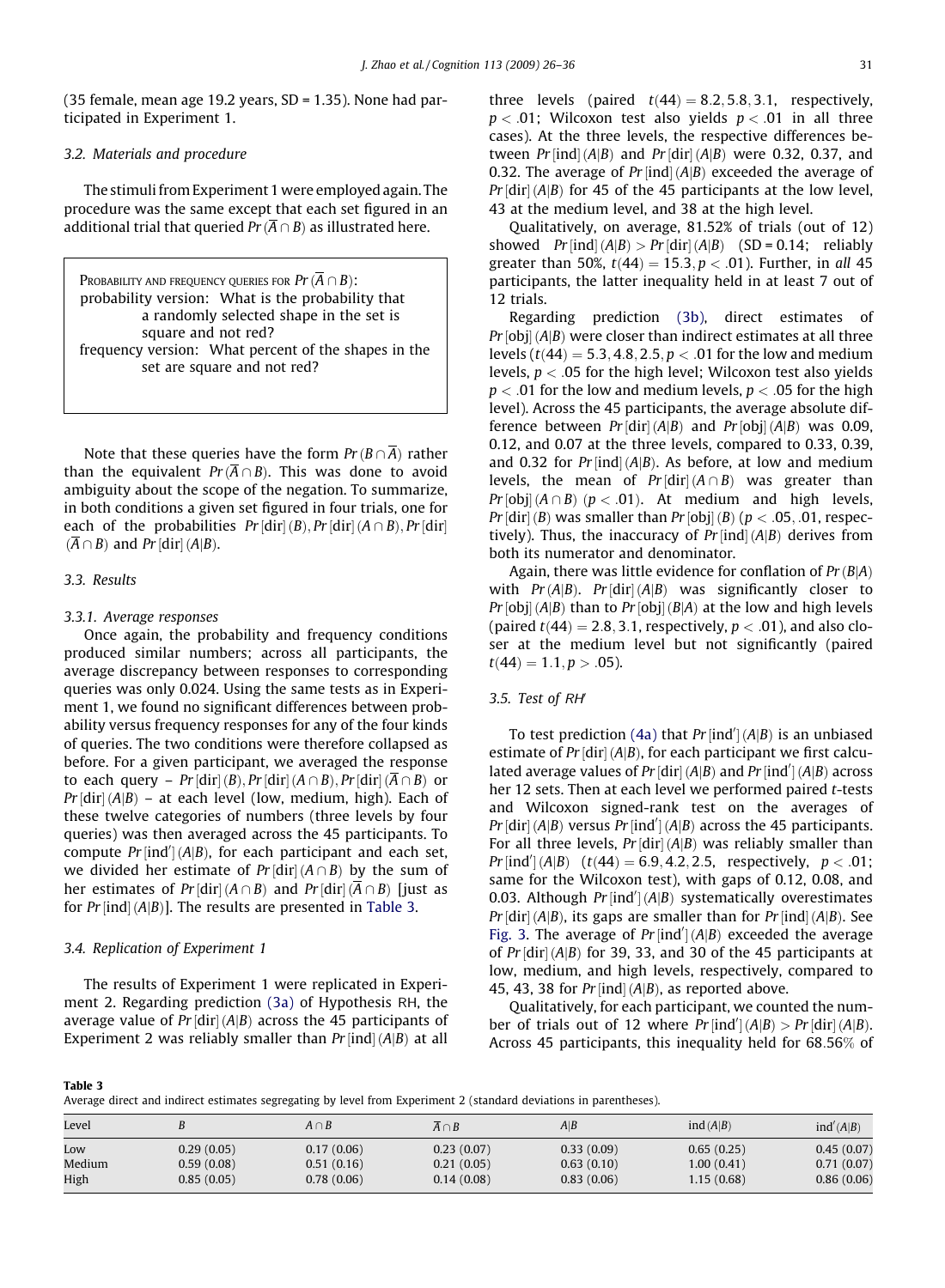<span id="page-6-0"></span>

Fig. 3. Pr  $\left[ \text{dir} \right](A|B)$ , Pr  $\left[ \text{ind} \right](A|B)$  and Pr  $\left[ \text{ind}' \right](A|B)$  in Experiment 2. At all three levels, Pr  $[ind'](A|B)$  is closer to Pr  $[dir](A|B)$  than is Pr  $[ind](A|B)$ . In accordance with RH and RH', Pr  $[ind](A|B)$  and Pr  $[ind'](A|B)$  were computed from Eqs. [\(1\) and \(2\)](#page-1-0), respectively.

the trials on average (SD =  $0.15$ ; reliably greater than 50%,  $t(44) = 8.2, p < .01$ . For 38 out of 45 participants,  $Pr$ [ind'](A|B) >  $Pr$ [dir](A|B) for at least 7 out of 12 trials  $(p < .01)$ .

To document the greater accuracy of RH<sup>'</sup> compared to RH, we counted for each participant the number of trials in which

$$
|Pr[\text{ind}'] (A|B) - Pr[\text{dir}] (A|B)| < |Pr[\text{ind}] (A|B) - Pr[\text{dir}] (A|B)|
$$
\n(5)

that is, in which  $Pr$  [ind'] (A|B) was closer to  $Pr$  [dir] (A|B) than Pr [ind] (A|B) was. Across 45 participants, (5) held in 69.04% of the trials on average  $(SD = 0.17$ ; reliably greater than 50%,  $t(44) = 7.4, p < .01$ ). For 34 out of 45 participants, (5) held for at least 7 out of 12 trials ( $p < .01$ ).

RH' thus appears to be more accurate than RH as a predictor of Pr  $\left[ \text{dir} \right]$  (A|B). The superiority of RH $\prime$  must be due to the denominator  $Pr(A \cap B) + Pr(\overline{A} \cap B)$  in [\(2\)](#page-2-0) compared to  $Pr(B)$  in [\(1\)](#page-1-0) inasmuch as the respective numerators are identical. Indeed, despite the equivalence of  $Pr(B)$  and  $Pr(A \cap B) + Pr(\overline{A} \cap B)$  in the probability calculus, the mean of  $Pr[dir](A \cap B) + Pr[dir](A \cap B)$  exceeded the mean of *Pr* [dir] (*B*) at all three levels (*p* < .01 in each case) (thus, judgment was subadditive). The greater value of the denominator in [\(2\)](#page-2-0) compared to [\(1\)](#page-1-0) lowers the value of the ratio thereby mitigating the overestimation of Pr  $\left[ \text{dir} \right] (A|B).$ 

To test the prediction [\(4b\)](#page-2-0) that  $Pr\left[{\rm dir}\right](A|B)$  and Pr [ind'] (A|B) are equally close to Pr [obj] (A|B), for each participant and each set we computed the absolute difference between  $Pr[\text{dir}](A|B)$  and  $Pr[\text{obj}](A|B)$ , and between  $Pr$ [ind'] (A|B) and  $Pr$ [obj] (A|B). At the low level,  $Pr$ [dir] (A|B) was significantly more accurate than  $Pr[ind'] (A|B)$  $(t(44) = 2.1, p < .05; p < .05$  also by Wilcoxon test) whereas  $Pr$ [ind'](A|B) was more accurate than  $Pr$ [dir](A|B) at the other levels; for the medium level the difference was significant ( $t(44) = 2.0, p < .05; p < .05$  also by Wilcoxon test) but just a trend at the high level  $t(44) = 1.4, p > .05$ ;  $p > 0.05$  also by Wilcoxon test. Across the 45 participants, the average absolute difference between  $Pr\left[{\rm dir}\right](A|B)$  and Pr  $[{\rm obj}]$  (A|B) was 0.09, 0.12, and 0.07 at the three levels, compared to 0.13, 0.09, and 0.06 for  $Pr[ind'] (A|B)$ .

As a predictor of  $Pr[obj](A|B)$ ,  $Pr[ind'](A|B)$  was superior to  $Pr$ [ind] (A|B). In fact, 42, 44, and 35 out of the 45 participants showed smaller average, absolute deviation between  $Pr[obj](A|B)$  and  $Pr[ind'](A|B)$  than between  $Pr[\text{obj}](A|B)$  and  $Pr[\text{ind}](A|B)$  at the low, medium, and high levels, respectively.

Finally, we observe that  $Pr[ind'] (A|B)$  predicts  $Pr\left[dir\right](A|B)$  better than  $Pr\left[obj\right](A|B)$  predicts  $Pr\left[dir\right](A|B)$ (a point revisited in the General Discussion). Specifically, we counted for each participant the number of trials in which  $Pr$ [ind'](A|B) was closer to  $Pr$ [dir](A|B) than  $Pr[obj](A|B)$  was. Across the 45 participants,  $Pr[ind'] (A|B)$ was closer in 60.19% of the trials on average (SD = 0.22; reliably greater than 50%,  $t(44) = 3.1, p < .01$ ). For 30 out of 45 participants,  $Pr$ [ind'](A|B) was closer to  $Pr$ [dir](A|B) than *Pr* [obj] (*A*|*B*) was, for at least 7 out of 12 trials ( $p < .05$ ).

### 3.6. Discussion of Experiment 2

The results of Experiment 1 were replicated in the present study.  $Pr$ [ind]  $(A|B)$ markedly overestimated  $Pr\left[dir\right](A|B)$ , and also predicted  $Pr\left[obj\right](A|B)$  less well than  $Pr[\text{dir}](A|B)$ . Also,  $Pr[\text{dir}](A|B)$  was closer to  $Pr[\text{obj}](A|B)$ than to  $Pr[obj](B|A)$ , providing no evidence for systematic conflation of conditionals with their inverse.

The novel finding is the greater accuracy of  $Pr$  [ind'] (A|B) compared to  $Pr[\text{ind}](A|B)$  at predicting  $Pr[\text{dir}](A|B)$ . Although  $Pr$ [ind'] (A|B) overestimates  $Pr$ [dir] (A|B), its error is about half that of Pr [ind]  $(A|B)$  (Fig. 3). This is due to subadditivity: the denominator  $Pr[\text{dir}](A \cap B) + Pr[\text{dir}](A \cap B)$ in Eq. [\(2\)](#page-2-0) exceeds the denominator  $Pr[\text{dir}](B)$  in Eq. [\(1\).](#page-1-0)

Moreover, in a significant majority of participants,  $Pr[\text{ind}'] (A|B)$  was closer to  $Pr[\text{dir}] (A|B)$  than was Pr [ind] (A|B). Note that both Pr [ind] (A|B) and Pr [ind'] (A|B) are computed from ratios, mitigating the impact of ratio biases in this comparison. Finally, unlike  $Pr$ [ind]( $A|B$ ),  $Pr$ [ind'](A|B) predicts  $Pr$ [obj](A|B) about as well as does  $Pr\left[dir\right](A|B)$ . RH' is thus better supported than RH by our data.

# 4. Experiment 3

The sample space in the previous two experiments is transparent, and all probabilities were grounded in frequencies. The results thus test RH and RH' when probability is extensional. The third experiment was designed to evaluate RH and RH' in an intensional setting which involved probabilities of non-repeatable events (conceived as statements). $3$ 

In this setting it is not feasible to query a given participant about  $Pr(A|B)$ ,  $Pr(A \wedge B)$ ,  $Pr(\neg A \wedge B)$ , and  $Pr(B)$  for the same events  $A, B$ , without her knowing it (unlike the two preceding experiments, where this was possible). We therefore relied here on a between-subjects design.

#### 4.1. Participants

Five hundred and fifty-seven people from the general public took part in the experiment (289 female, mean

 $3$  Pedantry: because A, B are here interpreted as statements rather than events, we write  $Pr(A \wedge B)$  in place of the set-theoretic  $Pr(A \cap B)$ .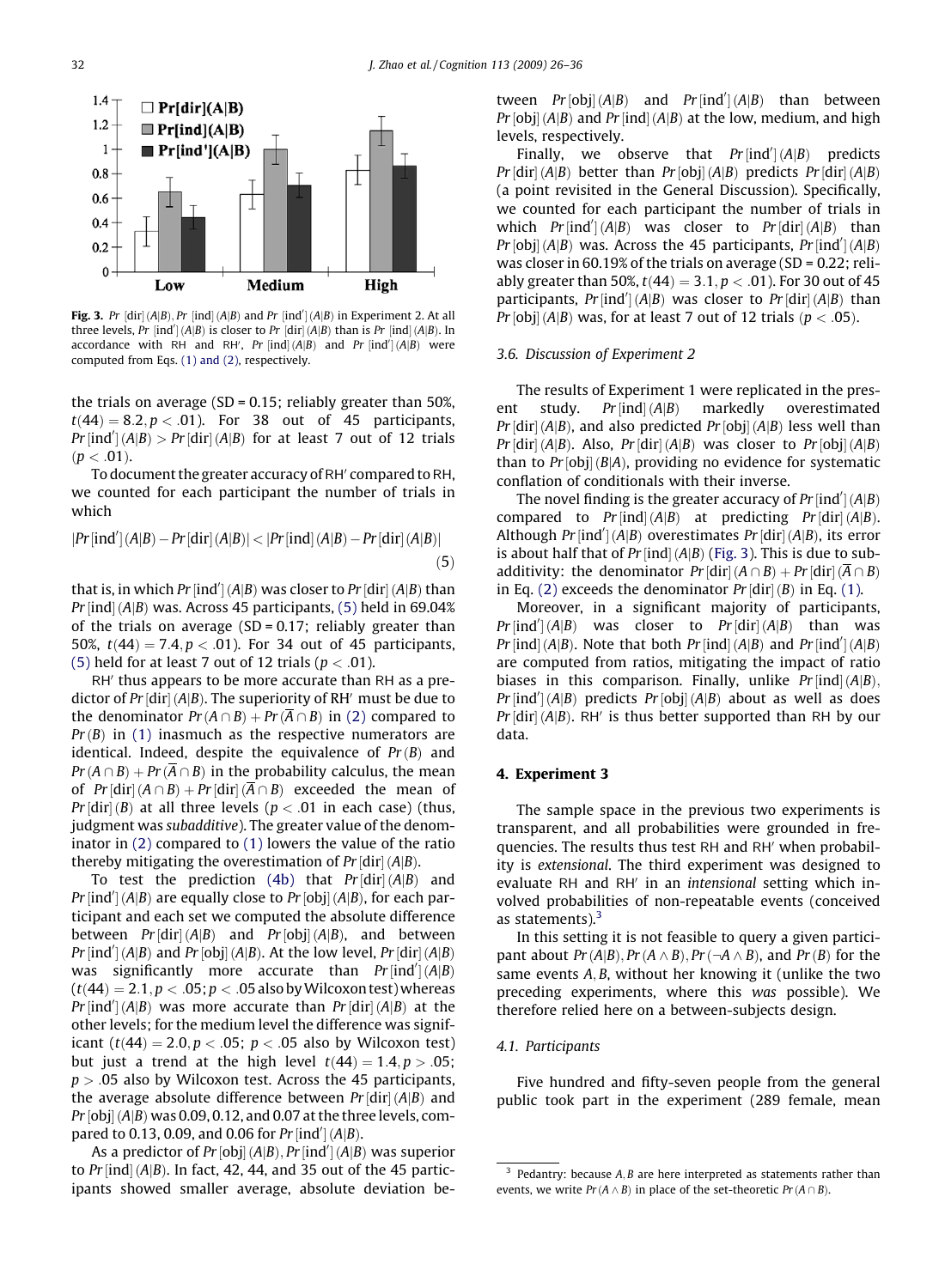<span id="page-7-0"></span>age 32.54 years, SD = 12.42). They were recruited anonymously through the internet via Amazon Mechanical Turk.

# 4.2. Materials

Twelve pairs of future events were constructed (see the Appendix), for example:

 $A =$  Humans walk on Mars by 2050.

 $B = NASA$  merges with the European Space Agency  $(6)$ by 2030:

For a given pair, four statements of the forms  $B, A \wedge B, \neg A \wedge B$ , and A|B were generated, for example:

| NASA merges with the European Space |
|-------------------------------------|
| Agency by 2030.                     |
| Humans walk on Mars by 2050 and     |

- $A \wedge B$  Humans walk on Mars by 2050 and NASA merges with the European Space Agency by 2030.
- $\neg A \wedge B$  Humans do not walk on Mars by 2050 and NASA merges with the European Space Agency by 2030.
- $A$ <sub> $B$ </sub> Humans walk on Mars by 2050, assuming that NASA merges with the European Space Agency by 2030.

# 4.3. Procedure

For each participant, a set of 12 statements was constructed by choosing one statement from each of the 12 blocks of four (illustrated above). Each participant was invited to supply her personal probability for each of her 12 statements. Thus, each participant evaluated just one of  $Pr(A|B)$ ,  $Pr(A \wedge B)$ ,  $Pr(\neg A \wedge B)$ , and  $Pr(B)$  for any given pair A<sub> $B$ </sub> of events.

# 4.4. Results

For given events  $A, B$ , group averages were used to define  $Pr[\text{dir}](B), Pr[\text{dir}](A \wedge B), Pr[\text{dir}](\neg A \wedge B)$ , and  $Pr[\text{dir}]$  $(A|B)$ . Pr[ind] $(A|B)$  and Pr[ind'] $(A|B)$  were then computed via Eqs. [\(1\) and \(2\),](#page-1-0) respectively (there are no objective probabilities in the present setting). Results are shown in [Table 4](#page-8-0). The table provides striking illustration of subadditivity. For all 12 items,  $Pr[\text{dir}](A \wedge B) + Pr[\text{dir}](\neg A \wedge B) >$  $Pr\left[ \operatorname{dir} \right] (B).$ 

# 4.5. Test of RH

To test whether Pr [ind] (A|B) is an unbiased estimate of Pr [dir] (A|B), we performed an independent t-test on the average values of Pr [dir] (A|B) versus Pr [ind] (A|B), collapsing over the 12 sets. Pr [dir] (A|B) was significantly smaller than Pr  $[{\rm ind}](A|B)$   $(t(22)=-8.27, p<.01)$ . Across the 12 sets, the gap between Pr [dir] (A|B) and Pr [ind] (A|B) was an enormous 0:46 on average. Moreover, the average of Pr [ind] (A|B) exceeded the average of Pr [dir] (A|B) for all 12  $\,$ sets.

# 4.6. Test of RH

Test of  $Pr[\operatorname{ind}](A|B)$  as an unbiased estimate of  $Pr\left[{\rm dir}\right](A|B)$  proceeded in the same way. We performed an independent t-test on the average values of  $Pr[\text{dir}](A|B)$  versus  $Pr[\text{ind}'](A|B)$ , collapsing across the 12 sets. This time, no significant difference was found. Indeed, the gap between  $Pr[\text{dir}](A|B)$  and  $Pr[\text{ind}'](A|B)$  was only 0.05, and the average of  $Pr$ [ind'] (A|B) exceeded the average of Pr  $\left[ \text{dir} \right]$  (A|B) for just seven sets.

#### 4.7. Discussion of Experiment 3

The results replicate Experiments 1 and 2 insofar as Pr [ind] (A|B) grossly overestimates Pr [dir] (A|B). The generality of this finding is underlined by its presence in both the extensional setting of the first two experiments and the intensional setting here. A different replication concerns  $Pr$ [ind]( $A|B$ ) versus  $Pr$ [ind']( $A|B$ ) as predictors of  $Pr[dir](A|B)$ . In Experiment 2,  $Pr[ind'](A|B)$  was seen to be more accurate than Pr [ind]  $(A|B)$  in this regard. The present results confirm this finding in the intensional context. Indeed, [Table 4](#page-8-0) reveals Eq. [\(2\)](#page-2-0) to be remarkably accurate in predicting direct estimates of conditional probability.

# 5. General discussion

Our findings suggest that judgments of conditional probability do not arise from mental division of the kind envisioned in the standard definition. For, the ratio  $Pr(A \cap B)/Pr(B)$  seen in Eq. [\(1\)](#page-1-0) systematically overestimates such judgments in all three of our experiments. Compared to direct estimates, the ratio is also further from the objective conditional probabilities inherent in the stimuli of the first two experiments, providing another perspective on the limitations of [\(1\)](#page-1-0) as a psychological theory.

Why might [\(1\)](#page-1-0) be inaccurate? One possibility is faulty division of the independent estimates of  $Pr(A \cap B)$  and  $Pr(B)$ . Another possibility is that the latter estimates are not independent when performed in the service of calculating  $Pr(A|B)$ , hence they differ from estimates that result from soliciting each individually. An alternative conjecture is that people rely more on [\(2\)](#page-2-0) than [\(1\),](#page-1-0) while their judgments fail to respect the equivalence between  $Pr(B)$  and  $Pr(A \cap B) + Pr(\overline{A} \cap B)$ . This idea is consistent with the greater accuracy of RH' to RH in Experiment 2, and the impressive accuracy of RH' (but not RH) in Experiment 3. In turn, the superiority of RH<sup>'</sup> to RH is due to the higher estimate of  $Pr(B)$  when it is decomposed as  $Pr(A \cap B) + Pr(\overline{A} \cap B)$ (subadditivity). As discussed in the Introduction, such decomposition often (but not invariably) increases estimates of event probability ([Sloman et al., 2004; Tversky &](#page-10-0) [Koehler, 1994](#page-10-0)).

In the extensional setting of Experiments 1 and 2, it is easy to envision theories of conditional probability that are alternative to the ratio accounts [\(1\) and \(2\)](#page-1-0). Asked about  $Pr$  (red|square), for example, one might attempt to bring to mind just the squares then estimate the propor-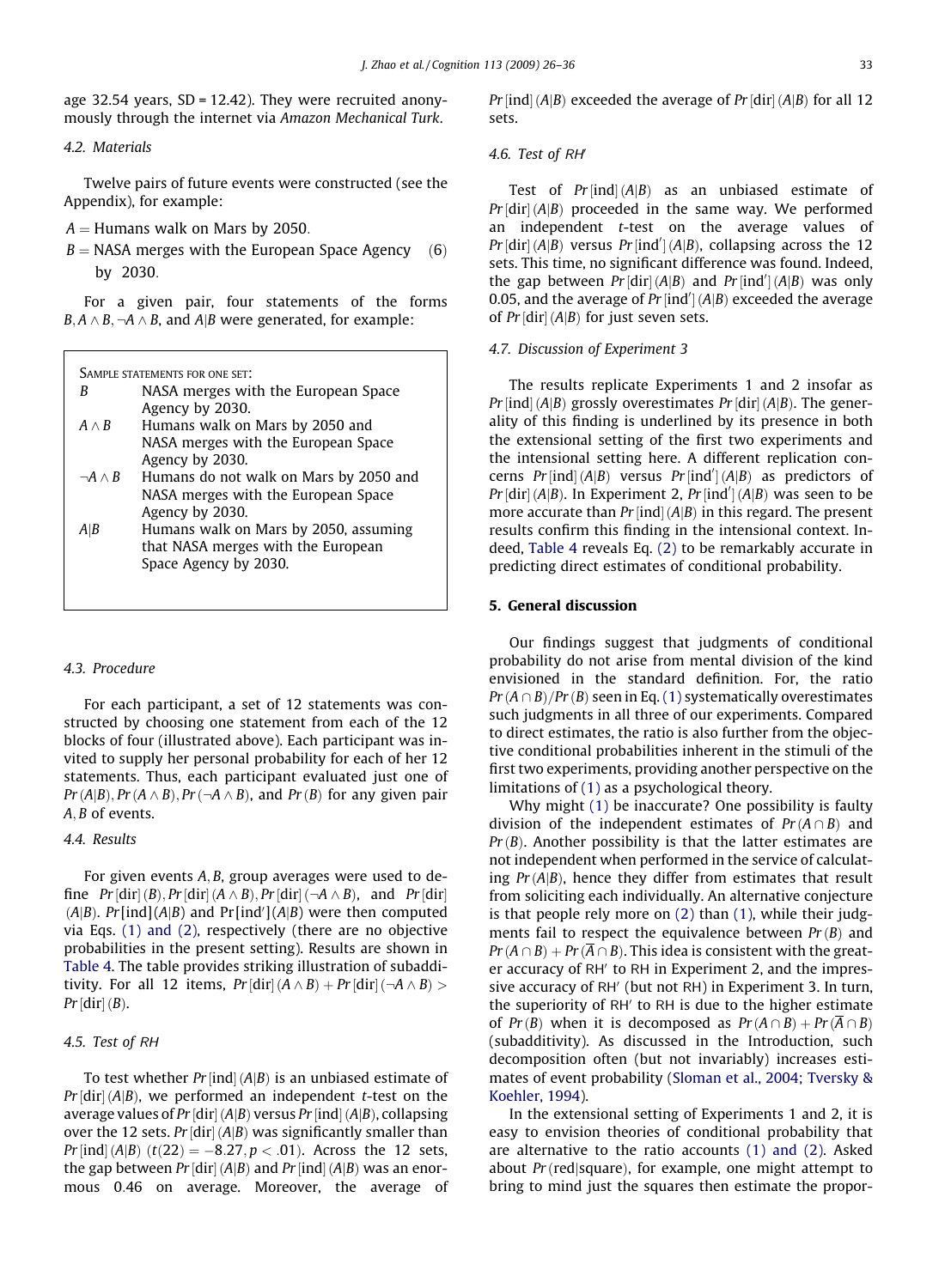<span id="page-8-0"></span>

| - Table 4                                                                                     |  |
|-----------------------------------------------------------------------------------------------|--|
| Average direct and indirect estimates from Experiment 3 (standard deviations in parentheses). |  |

| Set            | B          | $A \wedge B$ | $\neg A \wedge B$ | A B        | ind(A B)   | ind'(A B)  |
|----------------|------------|--------------|-------------------|------------|------------|------------|
|                | 0.45(0.29) | 0.47(0.29)   | 0.43(0.26)        | 0.50(0.30) | 1.03       | 0.52       |
| 2              | 0.42(0.32) | 0.33(0.29)   | 0.46(0.31)        | 0.42(0.33) | 0.79       | 0.42       |
| 3              | 0.45(0.30) | 0.46(0.29)   | 0.45(0.27)        | 0.56(0.30) | 1.03       | 0.51       |
| $\overline{4}$ | 0.22(0.20) | 0.19(0.16)   | 0.32(0.30)        | 0.19(0.17) | 0.86       | 0.37       |
| 5              | 0.68(0.29) | 0.48(0.30)   | 0.66(0.27)        | 0.44(0.29) | 0.71       | 0.42       |
| 6              | 0.52(0.26) | 0.60(0.26)   | 0.38(0.25)        | 0.74(0.23) | 1.15       | 0.61       |
| 7              | 0.36(0.27) | 0.37(0.30)   | 0.37(0.28)        | 0.38(0.31) | 1.03       | 0.50       |
| 8              | 0.72(0.26) | 0.66(0.24)   | 0.53(0.28)        | 0.55(0.27) | 0.91       | 0.55       |
| 9              | 0.49(0.30) | 0.40(0.29)   | 0.44(0.29)        | 0.41(0.29) | 0.80       | 0.47       |
| 10             | 0.50(0.27) | 0.50(0.28)   | 0.42(0.26)        | 0.48(0.29) | 1.00       | 0.54       |
| 11             | 0.34(0.27) | 0.43(0.30)   | 0.37(0.30)        | 0.41(0.29) | 1.23       | 0.53       |
| 12             | 0.26(0.21) | 0.22(0.20)   | 0.26(0.18)        | 0.26(0.22) | 0.84       | 0.46       |
| Overall        | 0.46(0.32) | 0.43(0.31)   | 0.42(0.30)        | 0.45(0.32) | 0.91(0.16) | 0.50(0.07) |

Note:  $N = 138$  for sets 1-3.  $N = 171$  for sets 4-7.  $N = 147$  for sets 7-9.  $N = 101$  for sets 10-12. Observe how close the values in the last column are to A|B.

tion of reds in this set. When the underlying partition of events is less evident than here it may be challenging to identify the relevant symmetries, opening the door to misconceptions and biases [\(Fox & Levav, 2004](#page-10-0)). Event-counting may nonetheless be central to many extensional settings, in which probability can be defined from frequency.

Still, the hypothesis of event-counting needs further specification before it can be used to predict estimates of conditional probability. Pursuing our example, how is the proportion of reds in the set of squares to be determined? Is the idea to compare the number of red squares to the number of squares? This amounts to RH, which did not fare well in our experiments. More generally, which set of squares is held in mind, and which subset of reds? A simple answer is that the actual set of presented squares is mentally represented, along with the actual subset of reds. This version of the theory implies that the estimated conditional probability of red given square equals the objective conditional probability. But we saw at the end of the results section for Experiment 2 that  $Pr[ind'] (A|B)$  predicts  $Pr\left[dir\right](A|B)$  reliably better than  $Pr\left[obj\right](A|B)$  predicts  $Pr[\text{dir}](A|B)$ , hence that RH' is superior to this simple event-counting model as a predictor of estimated conditional probability.

Hypotheses based on event-counting face further challenges in the intensional case, involving non-repeatable events like [\(6\)](#page-7-0) in Experiment 3, repeated here.

- $A =$  Humans walk on Mars by 2050.
- $B = NASA$  merges with the European Space Agency by 2030:

To apply event-counting, it seems necessary to posit a set of possible worlds of equal positive probability, obtaining  $Pr(A|B)$  by counting the worlds that satisfy A among those that satisfy B. Such a scheme might be plausible when boolean connectives are in play ([Johnson-Laird,](#page-10-0)  $2006$ ) but for  $A, B$  above there seems to be no limit on how many possibilities can be imagined in which B is true.

Instead of counting worlds, perhaps we mentally represent the broad contours of a few salient possibilities that

satisfy B, estimate the probability of A in each of them, then average. For example, one scenario is that the merger foretold by B arises from competition with Asian space programs, another that it ensues from budgetary constraints in the US (often just a single scenario might come to mind). A limitation of this theory, however, is that it begs the question of how the probability of A is evaluated in a given mental scenario that satisfies B. Indeed, one scenario is ''the actual state of affairs except that B holds". Estimating  $Pr(A)$  therein is the same as estimating  $Pr(A|B)$ , bringing us full circle.<sup>4</sup>

Another idea is that  $Pr(A|B)$  derives from weighing the chance that a particular conditional statement is true, perhaps:

Were NASA to merge with the European Space Agency by 2030, humans would walk on Mars by 2050.  $(7)$ 

This line of thought encounters two objections. First, it is notoriously difficult to elucidate the meanings of sentences like (7), in particular, to provide a tractable account of their truth and falsity [\(Harper, Stalnaker, & Pearce, 1981; San](#page-10-0)[ford, 2003\)](#page-10-0). In the absence of such an account it is unclear what probability is at issue when considering the chance of (7).<sup>5</sup> Second, conceiving  $Pr(A|B)$  in this way is a reduction of binary conditional probability to unary absolute probability. The reduction is achieved by transforming the pair  $A, B$  into a single sentence  $f(A, B)$  via some grammatical operation f, e.g., conversion of A and B to subjunctive/conditional tense as in (7). It is well known, however, that there is no such transformation with  $Pr(A|B) = Pr(f(A, B))$  [\(Bradley, 1999; Le](#page-9-0)[wis et al., 1976\)](#page-9-0).

The foregoing fact is compatible with estimating the probability of a sentence like  $(7)$  to be  $Pr(A|B)$ . Indeed, in

<sup>4</sup> The scheme just outlined receives more refined expression in David Lewis' imaging principle and variants thereof [Lewis et al. \(1976\)](#page-10-0). Imaging, however, is a complicated construction, relying on a similarity metric among scenarios.

<sup>5</sup> Some authors distinguish between the probability of a conditional C and the probability that  $C$  is true but we find this distinction difficult to interpret. For discussion, see [Lycan \(2001, chap. 4\).](#page-10-0)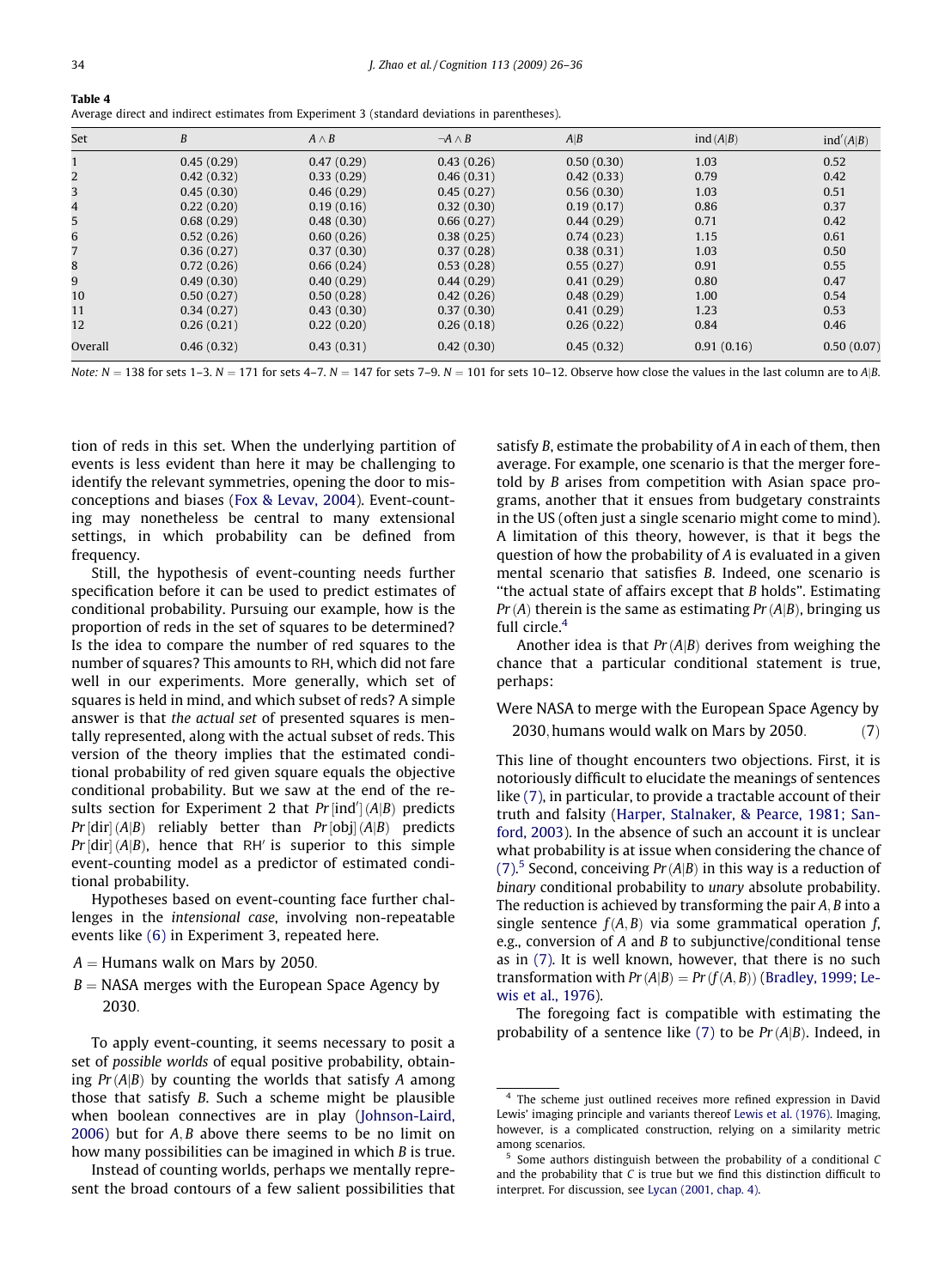<span id="page-9-0"></span>extensional settings involving indicative conditionals (if p then q) people often make this choice [\(Evans, Handley, &](#page-10-0) [Over \(2003\),](#page-10-0) consistent with the theory of Adams (1975)). It is the converse hypothesis that seems problematic, according to which people evaluate the conditional probability of A given B by first constructing a sentence like [\(7\)](#page-8-0) then evaluating it absolutely. To the extent that judgment satisfies the axioms of probability, conditional probabilities cannot in general be computed this way.

A different approach is to consider  $Pr(A|B)$  undefined unless  $B$  is true (or believed so), in which case the probability of  $Pr(A|B)$  is  $Pr(A)$ . This idea makes sense of the kind of betting contract often associated with conditional probabilities [\(Hacking, 2001](#page-10-0)). But it seems unacceptable as a psychological theory inasmuch as people are typically willing to estimate  $Pr(A|B)$  without first accepting B.

None of the difficulties discussed above afflict the hypothesis that  $Pr(A|B)$  is mentally computed from Eq. [\(2\)](#page-2-0). The ratio Pr (A  $\wedge$  B) / [Pr (A  $\wedge$  B)  $+$  Pr (¬A  $\wedge$  B)] is a binary function involving no conditionals, and is defined provided only that  $Pr(B) > 0$ . The latter proviso seems more palatable in the intensional case compared to the counterintuitive results it produces extensionally [\(Hájek, 2003\)](#page-10-0). Unfortunately, RH' does not illuminate how  $Pr(A \wedge B)$  or  $Pr(\neg A \wedge B)$  are calculated, which appears to be just as mysterious in the intensional framework as the calculation of  $Pr(A|B)$ . Both require determining the compatibility of A and B.

Finally, we underline the preliminary nature of the present study. A wide range of stimuli will be necessary to reach firm conclusions about the mental representation of conditional probability. Indeed, different representations could be evoked by different kinds of events. Results might also depend on the protocol used to elicit probabilities. Here we relied on direct estimation (using both frequency and probability formulations). Our findings (in particular, the relative accuracy of RH') might be different if probabilities were measured via betting rates. Explicit and quantitatively exact alternatives to RH<sup>'</sup> would also be valuable. Although surprisingly accurate in the present study (especially in the third experiment), the kind of decomposition and division embodied by Eq. [\(2\)](#page-2-0) may not represent the mental steps involved in constructing conditional probability.

# Acknowledgement

Thanks to Steven Sloman and David Over for helpful comments on an earlier version of this manuscript. Three anonymous referees also provided valuable input. Osherson acknowledges support from the Henry Luce Foundation. Contact information: jiayingz/akshah/osherson@ princeton.edu.

Appendix. Twelve pairs of future events used in Experiment 3.

#### Set 1

- A = Humans walk on Mars by 2050.
- $B = NASA$  merges with the European Space Agency by 2030.

Set 2

A = John McCain campaigns for Sarah Palin in 2012.  $B$  = Sarah Palin runs for President in 2012.

Set 3

A = Humans colonize an extraterrestrial body by 2016.

 $B$  = Extraterrestrial life is discovered by 2016.

Set 4

 $A = A$  fully featured laptop retails for \$100 or less in the US by 2015.

 $B =$  Dell declares bankruptcy by 2015.

Set 5

A = Dow Jones falls below 6,000 sometime this year.  $B$  = The US government injects more than \$25 billion into Big 3 automakers by the end of this year.

Set 6

 $A =$ The average life expectancy in the world increases by 10% by 2020.

 $B = A$  cure for AIDS is discovered by 2020.

Set 7

A = Ford releases a new model of hydrogen vehicle by the end of 2010.

 $B$  = The national average for Regular Gasoline settles above \$2.00 per gallon by the end of 2010.

Set 8

 $A = A$  vaccine to avian influenza is discovered by 2012.

 $B$  = Avian influenza reaches the US by 2012.

Set 9

 $A$  = The number of casinos in Las Vegas increases by 20% by 2015.

 $B$  = The use of marijuana becomes legalized in the US by 2015.

Set 10

A = Private investors obtain lunar property rights by 2012.

 $B$  = Water is discovered on the moon by 2012.

Set 11

 $A$  = The US dollar reaches parity with the Euro (1 dollar=1 euro) by 2015.

 $B$  = The US unemployment rate reaches 15% in 2015. Set 12

A = President Obama gets re-elected in 2012.

 $B$  = President Obama's approval rating is above 50% at the end of 2012.

# References

Adams, E. (1975). The logic of conditionals. Dordrecht: Reidel.

Bar-Hillel, M. (1973). On the subjective probability of compound events. Organizational Behavior and Human Performance, 9, 396–406.

- Bernardo, J., & Smith, A. (1994). Bayesian theory. New York: John Wiley and Sons.
- Bradley, R. (1999). More triviality. Journal of Philosophical Logic, 28(2), 129–139.
- Brenner, L., & Rottenstreich, Y. (1999). Focus, repacking and the judgment of grouped hypotheses. Journal of Behavioral Decision Making, 12, 141–148.
- Brenner, L. A., & Koehler, D. J. (1999). Subjective probability of disjunctive hypotheses: Local-weight models for decomposition of evidential support. Cognitive Psychology, 38, 16–47.
- Cohen, J., Dearnaley, E., & Hansel, C. (1956). The addition of subjective probabilities: The summation of estimates of success and failure. Acta Psychologica, 12, 371–380.